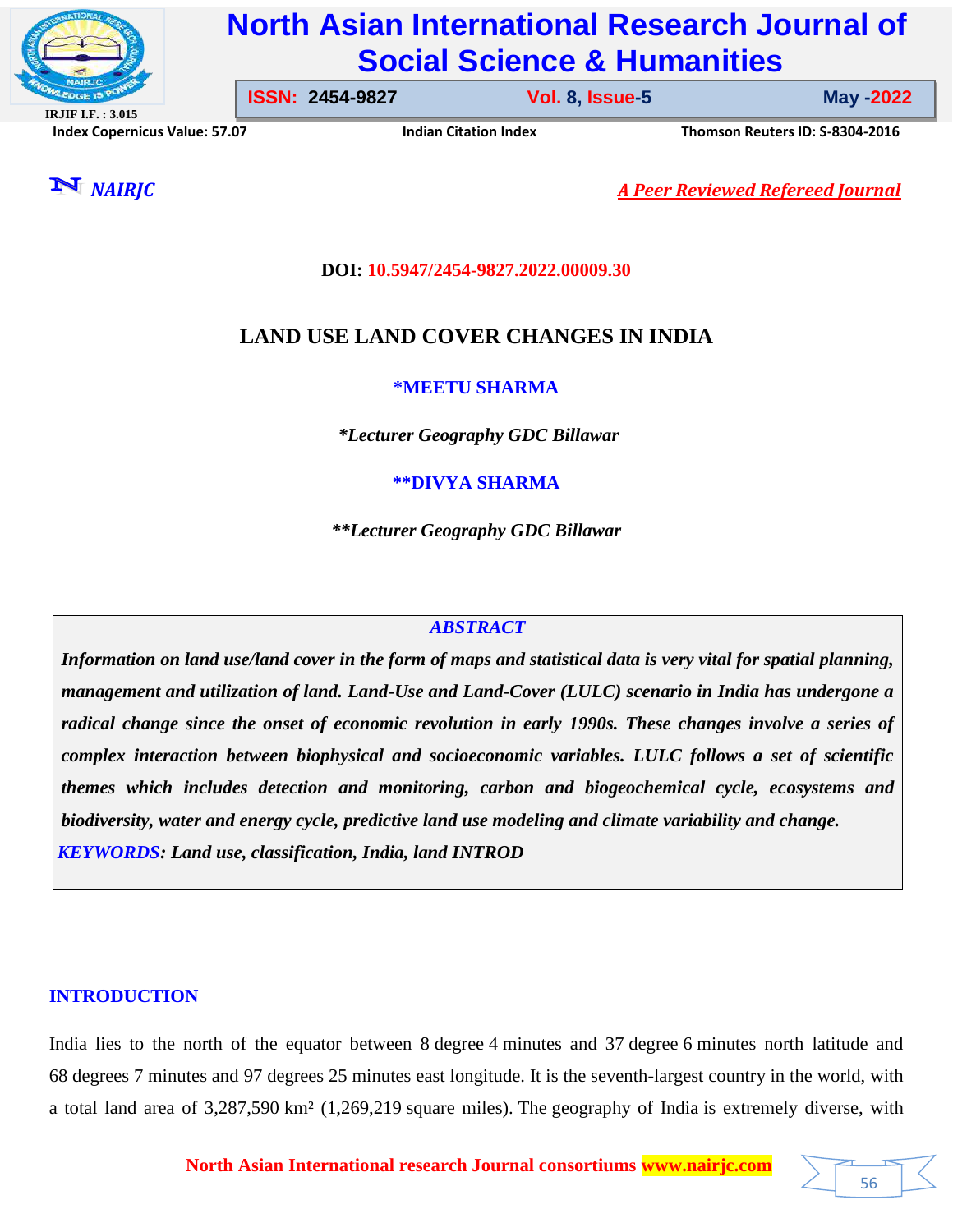landscape ranging from snow-capped mountain ranges to deserts, plains, hills and plateaus. India comprises most of the Indian subcontinent situated on the Indian Plate, the northerly portion of the Indo-Australian Plate. Having a coastline of over 7,000 km (4,300 miles), most of India lies on a peninsula in southern Asia that protrudes into the Indian Ocean. India is bounded in the southwest by the Arabian Sea and in the southeast by the Bay of Bengal.

## **LAND USE/ LAND COVER CHANGE**

LULC has two separate terminologies that are often used interchangeably. Land cover refers to the biophysical characteristics of earth"s surface, including the distribution of vegetation, water, soil, and other physical features of the land. While land use refers to the way in which land has been used by humans and their habitat, usually with an emphasis on the functional role of land for economic activities.

## **LITERATURE REVIEW**

1. Rawat JS, Kumar M. Monitoring land use/cover change using remote sensing and GIS techniques: A case study of Hawalbagh block, district Almora, Uttarakhand, India. The Egyptian Journal of Remote Sensing and Space Science. 2015;18(1):77–84. https://doi.org/10.1016/j.ejrs.2015.02.002.

2.Barah.B.C. (2010), A Rapporteurs in Indian Journal of Agricultural economics, in his work entitled "problems And prospects for mountain agriculture" states that, it is the topographical diversities, distinctive socio-economic Features and climatic variability which makes the hilly and mountains areas different from plain areas. These Features states that a unique treatment is given to hilly and mountains areas, the infrastructure facilities, transport And communication should play an important role and these facilities should be enhanced.

3. Kumar Rohitashw and Raj Hardener Gautam in (2014) , in his work entitled "Climate change and its impact on Agricultural productivity in India " states that , climate change has a very serious issues on almost all the natural Resources especially water which sustain the life on this planet. Changes in biosphere, biodiversity and other Natural resources has a serious and adverse effect on the human health and quality of life. The changes in Temperature, seasonal variation effect the human health.

## **OBJECTIVES**

- 1. To analyse land use land cover changes in India for the period 2005-06 to 2011-12.
- 2. To find better ways to use land for sustainable development.

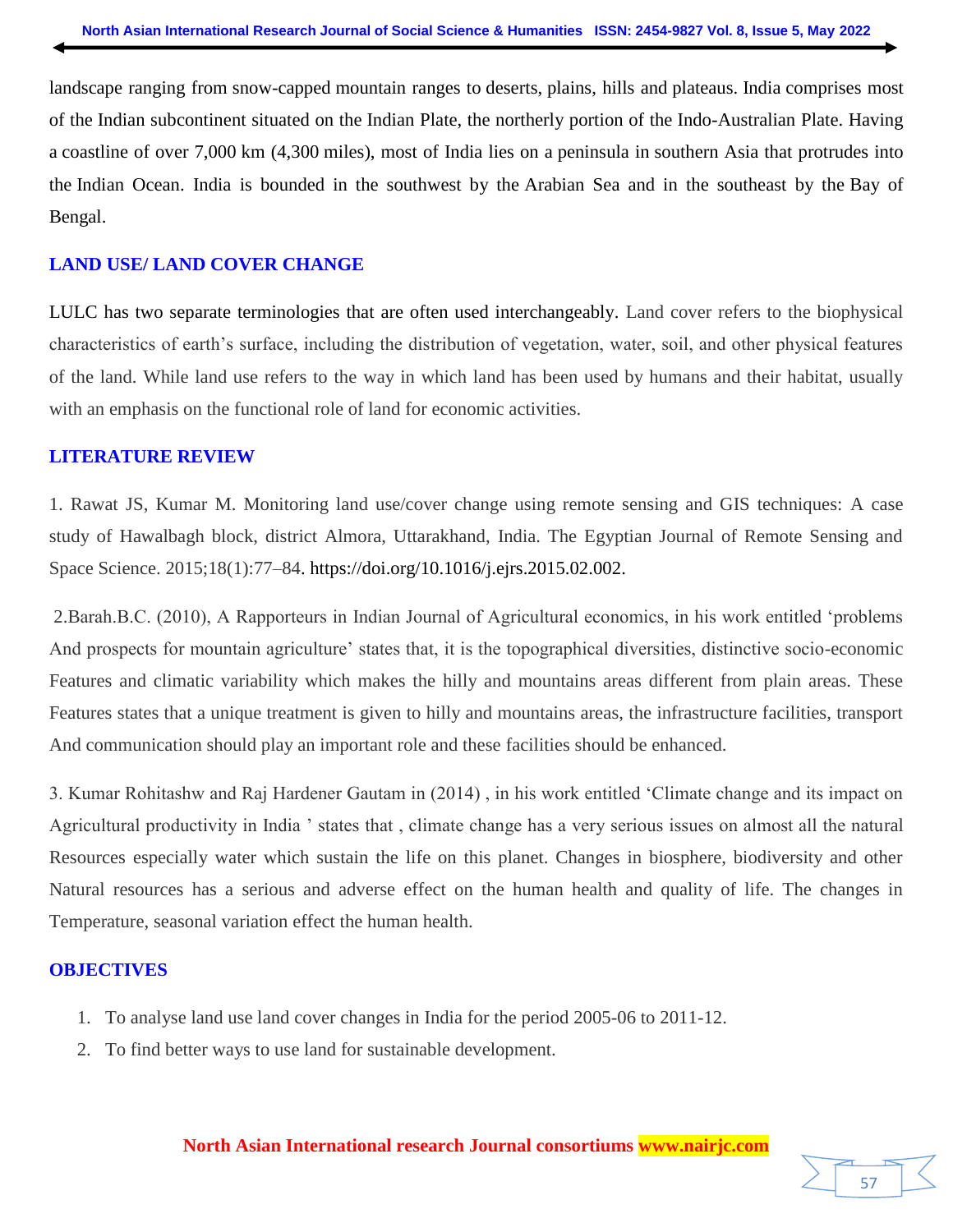## **METHODOLOGY**

The data used is secondary taken from Economic survey of India. Descriptive statistics has been used to analyse the LULCC.

The land-use categories defined in SEEA-CF and Indian 9-fold classification have Deviations in respect of concept, definition and treatment. Hence a one-to-one Correspondence cannot be established between the datasets. However, Indian 9-fold Classification could be arranged in the SEEA land use categories

#### Land Cover Statistics

In India, land cover statistics are maintained by National Remote Sensing Centre (NRSC), Department of Space (DOS) through a component on National Land Use/ Land Cover (LULC) mapping of the Natural Resources Census (NRC) Project of National Natural Resources Repository (NRR) Program. The data for land use/land cover Classification of 1:50,000 scale for 2005-06 and 2011-12 has been released by NRSC.

#### Land Use Statistics

The land use statistics in India were developed as a source of information for Planning of agricultural production. Out of a geographical area of 328.73 million hectares,Statistics are available for 305 million hectares, with coverage of more than 93%. As much As 58 percent of India"s farmland is held by marginal farmers with holdings below one hectare, against less than 8.2 percent in large holdings of 10 hectares and above\*.

The Reporting area is classified into the following nine categories:

- 1. Forests: Includes land classed as forest under any legal enactment dealing with Forests or administered as forests, whether state-owned or private and whether Wooded or maintained as potential forest land. The area of crops raised in the forest And grazing lands or areas open for grazing within the forests are included under The forest area.
- 2. Net area sown: Represents the total area sown with crops and orchards. Area sown More than once in the same year is counted only once.
- 3. Area under non-agricultural uses: Includes land occupied by buildings, roads and Railways or under water, e.g. rivers and canals as also other land put to uses other Than agriculture.

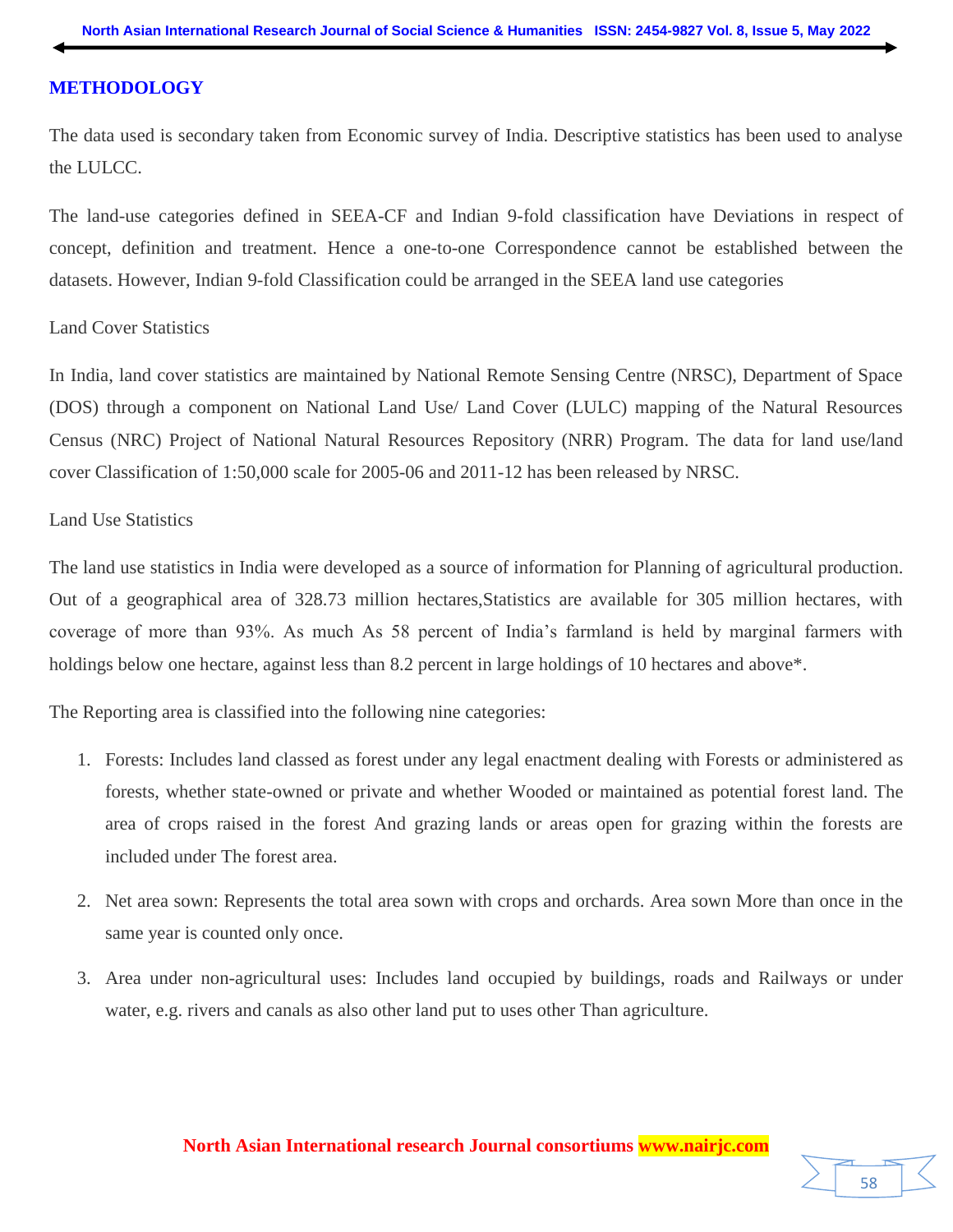- 4. Barren and unculturable land: Includes all barren and unculturable land like Mountains, deserts, etc. Land which cannot be brought under cultivation except at An exorbitant cost, are classified as unculturable whether such land is in isolated Blocks or within cultivated holdings.
- 5. Permanent pastures and other grazing lands: Includes all grazing lands whether They are permanent pastures and meadows or not. Village common grazing land is Included under this head.
- 6. Land under miscellaneous tree crops, etc. : Includes cultivable land which is not Included in "Net area sown" but is put to some agricultural uses. Lands under Casurina trees, thatching grasses, bamboo bushes and other groves for fuel, etc. Which are not included under 'Orchards' are classified under this category.
- 7. Culturable waste land: Includes land available for cultivation, but not cultivated During the current year and the last five years or more in succession for one reason Or other. Such lands may be either fallow or covered with shrubs, which are not put To any use. They may be assessed or unassessed and may lie in isolated blocks or Within cultivated holdings. Land once cultivated but not cultivated for five years in Succession are also included in this category at the end of the five years.
- 8. Current fallow: This represents cropped area which are kept fallow during the Current year. If a seeding area is not cropped against the same year, it may be Treated as current fallow.
- 9. Fallow Land other than Current Fallow: Includes all lands, which were taken up For cultivation but are temporarily out of cultivation for a period of not less than One year and not more than five years.
	- \*- Agricultural census of India 2011

The major findings of LULC Change matrix at all India level is given below:

- i. Farmland: Around 28.97 thousand sq.kms (0.88area of farmland shifted into Fallow land from 2005-06 to 2011-12 under the Agriculture Land. Similarly, around 65.10 thousand sq. Kms (1.98%) area of fallow land and 9.98 thousand sq. Kms of Barren/wastelands/unculturable converted into farmland under agriculture land in The same period.
- ii. Fallow: Around 65.10 thousand sq.kms (1.98%) area of fallow land converted to Farmland from 2005-06 to 2011-12 under the Agriculture Land. Similarly, around 28.97 thousand sq. Kms of farmland converted to fallow land under agriculture land In the same period.

#### **North Asian International research Journal consortiums www.nairjc.com**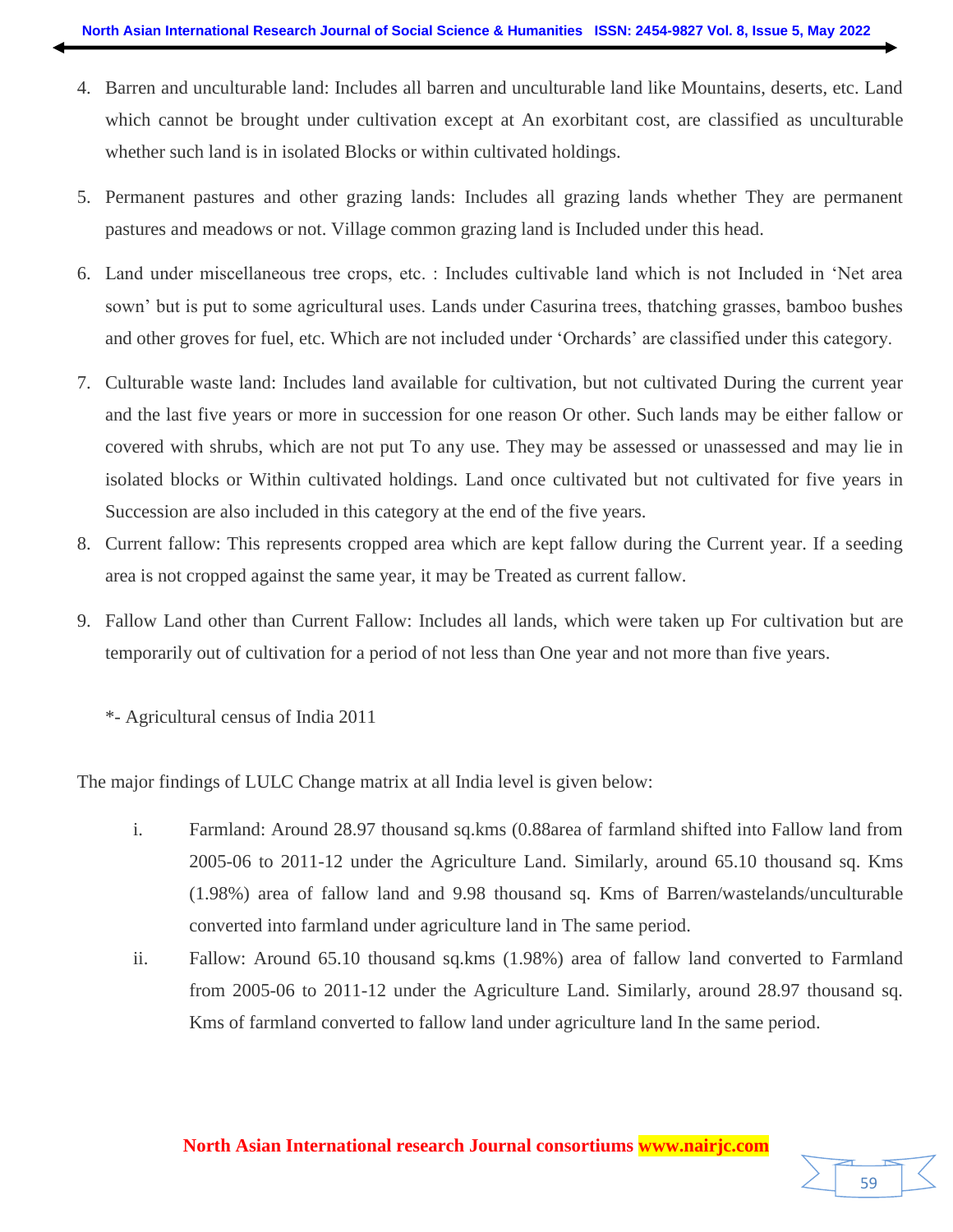- iii. Barren/ Unculturable /Wastelands: 9.98 thousand sq. Kms (0.30%) area of this class of Land shifted to farmland under agriculture from 2005-06 to 2011-12 and 17.88 Thousand sq. Kms of snow and glacier converted into barren / unculturable/ Wastelands in the same period.
- iv. Built-up: 5.39 thousand sq. Kms area (0.16%) of land of agriculture and Barren/unculturable/wastelands converted into built-up from 2005-06 to 2011-12.
- v. Forest: 4.53 thousand sq. Kms (0.14%) area of land of forest shifted to farmland under Agriculture and barren/unculturable/wastelands from 2005-06 to 2011-12 and 7.43 Thousand sq. Kms of farmland under agriculture and snow and glacier converted Into forest in the same period.
- vi. Snow and Glacier: 21.99 thousand sq. Kms (0.67%) area of land under snow and Glacier converted to barren/unculturable/wastelands and forest from 2005-06 to 2011-12.
- vii. Wet Lands / Water Bodies: 4.26 thousand sq. Kms (0.13%) area of land of wet lands /Water bodies shifted to farmland, barren/unculturable/wasteland and grass/grazing From 2005-06 to 2011-12 and 6.24 thousand sq. Kms of agriculture and Barren/unculturable/wastelands converted into wet lands /water bodies in the same Period.

## **SUGGESTIONS**

1. Minimal damage to the environment should be done. It is a well-understood fact that human beings are at the centre of the developmental process, however, to direct the developmental process establishing and maintaining the already established harmony between nature and needs of human beings is imperative.

2. There should be a holistic development, the developmental policies should not be centres in some specific areas. This is necessary for the equitable development of the nation as a whole. Sustainable development should be the goal of the government while framing policies. This should be to ensure that the resources of the country are equitably shared between the present and future generations.Smart utilization of resources should be the aim of these schemes, especially when it comes to land resources.

3. Optimum resources should be channelised for the development for development of wasteland, uncultivable lands, recycled and degraded land. For a comprehensive development, there has to be adequate harmonization of authorities at all the three levels, that is- national, state and local level. Also, the evolution of a sound scheme which directs the entire policy is imperative.

#### **North Asian International research Journal consortiums www.nairjc.com**